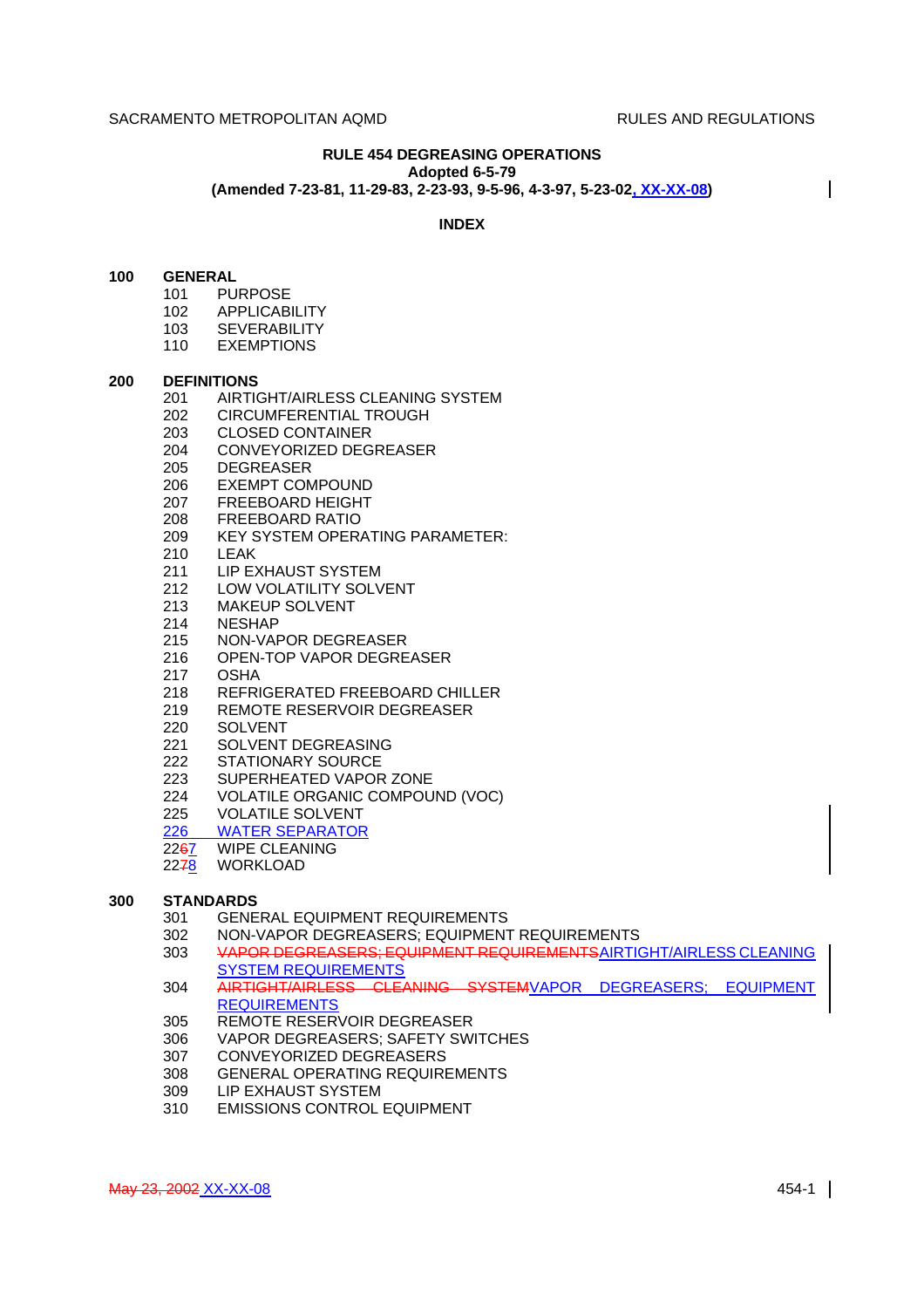# **400 ADMINISTRATIVE REQUIREMENTS**

- 401 CALCULATION FOR DETERMINATION OF VOC CONTENT OF MATERIAL INCLUDING WATER AND EXEMPT COMPOUNDS
- 402 CALCULATION FOR DETERMINING PERCENT CONTROL EFFICIENCY AND VOC MASS EMISSION RATE
- 403 OPERATION AND MAINTENANCE PLAN

# **500 MONITORING AND RECORDS**<br>501 USAGE RECORDS

- USAGE RECORDS
- 502 TEST METHODS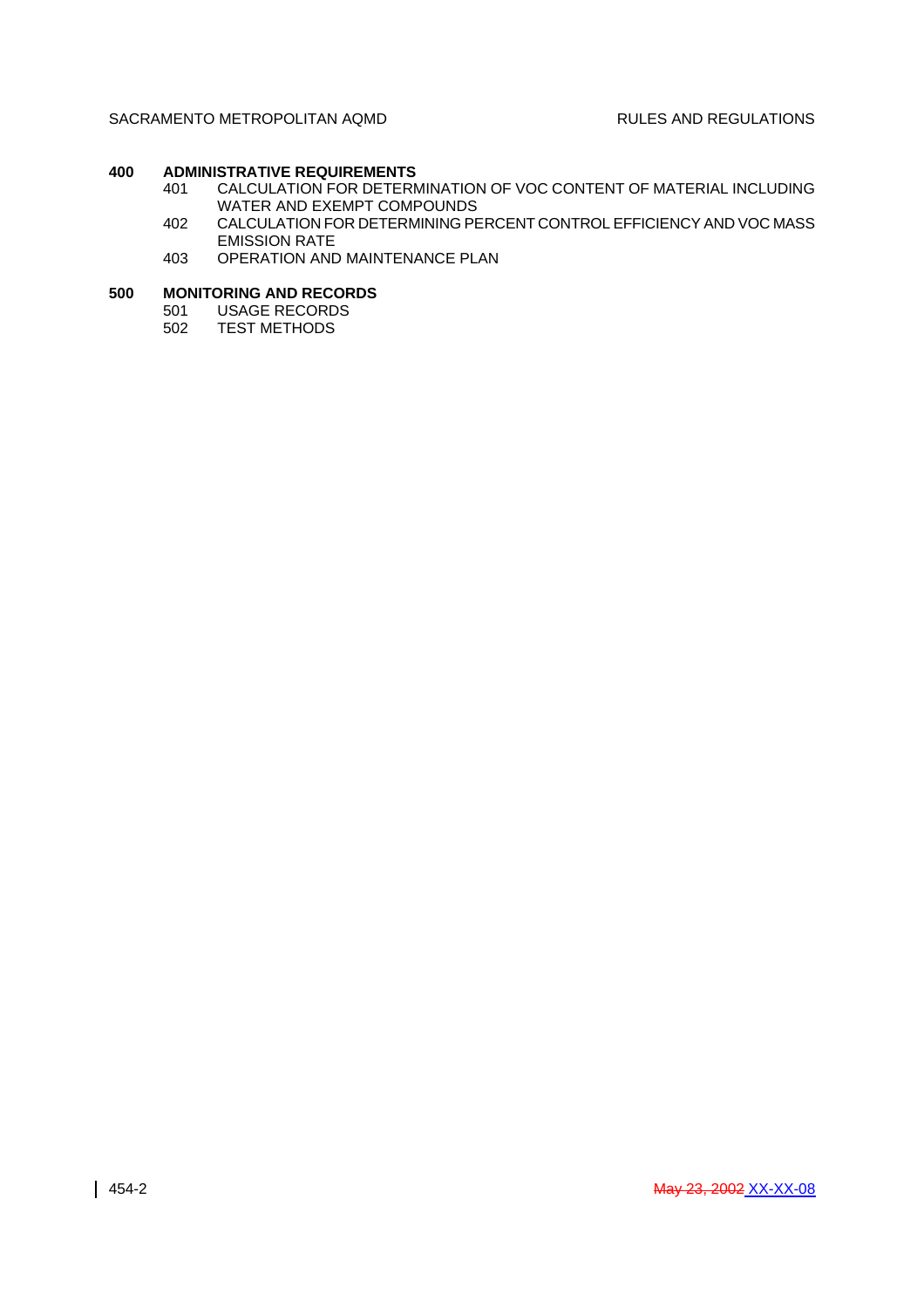#### **100 GENERAL**

- 101 **PURPOSE:** To limit the emission of volatile organic compounds from degreasers.
- 102 **APPLICABILITY:** This rule applies to solvent degreasing operations.
- 103 **SEVERABILITY**: If a court of competent jurisdiction issues an order that any provision of this rule is invalid, it is the intent of the Board of Directors of the District that other provisions of this rule remain in full force and effect, to the extent allowed by law.

#### 110 **EXEMPTIONS:**

- 110.1 The provisions of this rule do not apply to wipe cleaning.
- 110.2 Prior to May 22, 2003, the provisions of Section 302 of this rule do not apply to non-vapor degreasers which have an air-solvent interface area less than or equal to 1.0  $\text{m}^2$ , or to remote reservoir degreasers using a low-volatility solvent spray which is drained into the remote reservoir concurrently with the degreasing operation.
- 110.32 On or after May 22, 2003Prior to (one year after date of adoption), the provisions of this rule shall not apply to non-vapor degreasers which uses solvents that contain 50 grams per liter or less VOCs including water and exempt compounds.
- 110.3 Effective (one year after date of adoption), the provisions of this rule shall not apply to degreasers which use solvents that contain 25 grams per liter or less VOCs including water and exempt compounds, as determined by Sections 502.5 and 502.6.
- 110.4 The provisions of Section 308.7 of this rule do not apply to open-top vapor degreasers where solvent flow complies with Section 308.10.b. and liquid solvent does not splash above the air-vapor interface.
- 110.5 The provisions of this rule shall not apply to solvent degreasing operations using exempt compounds mixed with volatile organic compounds provided that the mixture does not contain more than 5% volatile organic compounds by weight.
- 110.65 Prior to (one year after date of adoption), Tthe provisions of this rule shall not apply to solvent degreasing operations that are subject to the NESHAP requirements of 40 CFR Part 63 Subpart T- Halogenated Solvents Emissions from Solvent Cleaning.
- 110.7 Until May 22, 2004, the 50 grams per liter VOC limit in Section 302.2 does not apply to a non-vapor degreaser or a remote reservoir degreaser that uses a solvent that complies with the VOC limit specified for the cleaning activity listed in Section 301 of Rule 466 – SOLVENT CLEANING. Any non-vapor degreaser exempt under this section shall comply with other requirements of this rule.
- 110.86 The provisions of this rule shall not apply to products subject to the Air Resources Board Consumer Products Regulations as set forth at Subchapter 8.5, Article 2, Section 94507-94517 of Title 17 of the California Code of Regulations.
- 110.97 The 50 grams per liter VOC limit in Section 302.2 The VOC content limits in Sections 302.2 and 302.3 does not apply to degreasing of tools, equipment and machinery, regulated under Rule 456, AEROSPACE ASSEMBLY AND COMPONENT COATING OPERATIONS, and aerospace products using solvents that comply with the surface preparation and cleanup VOC limits in Section 304.56 of Rule 456, AEROSPACE ASSEMBLY AND COMPONENT COATING OPERATIONS.
- 110.8 The provisions of this rule shall not apply to degreasing of high-voltage microwave vacuum tubes.

### **200 DEFINITIONS**

201 **AIRTIGHT/AIRLESS CLEANING SYSTEM:** A sealed cleaning system that has no open air/vapor or air/solvent interface, and is designed and automatically operated to minimize the discharge or leakage of solvent vapor emissions to the atmosphere during all cleaning and vacuum drying operations. The system consists of devices to condense and recover solvent and solvent vapor, and control devices to remove solvent vapors from all gas streams that vent to the atmosphere.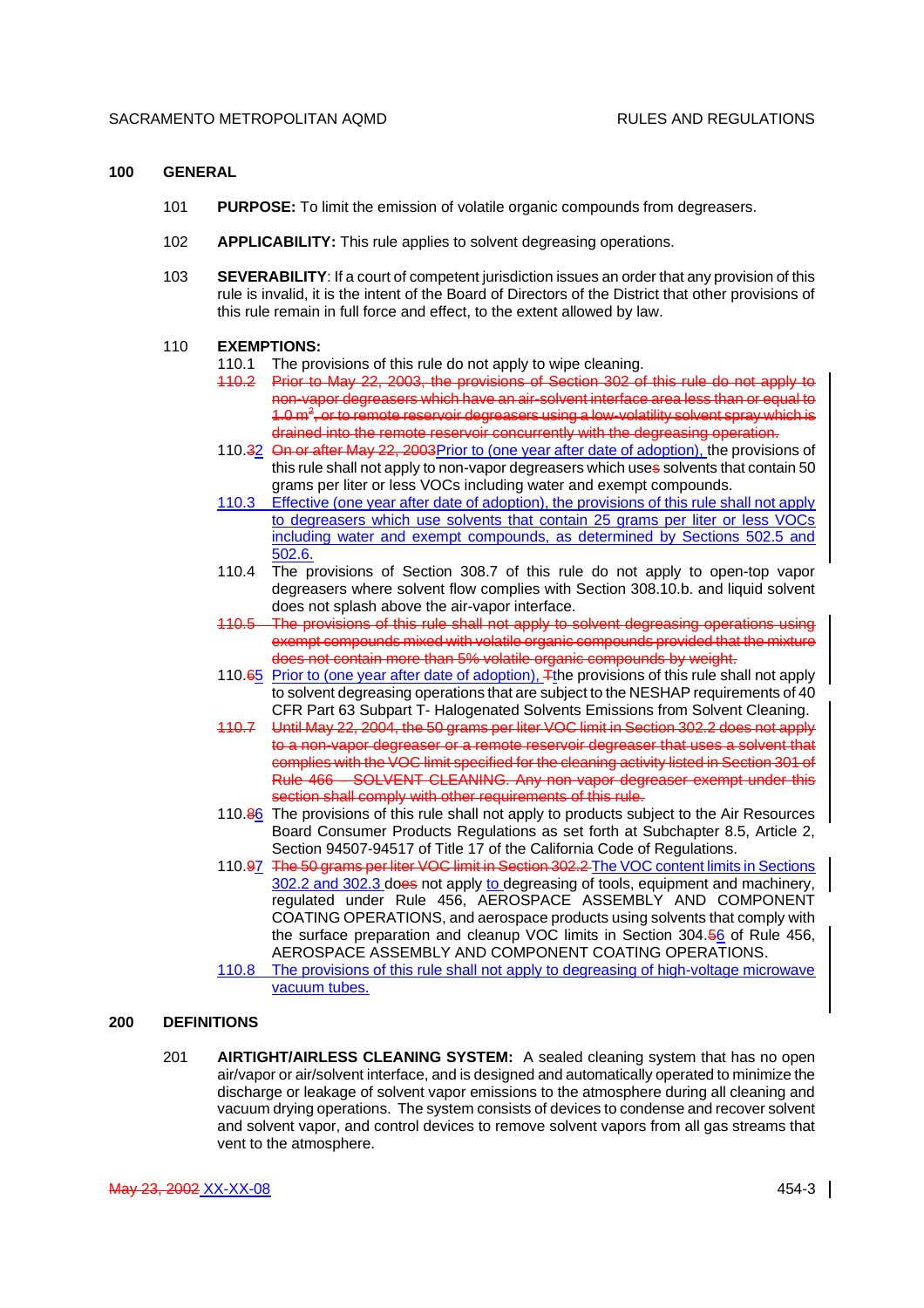- 202 **CIRCUMFERENTIAL TROUGH:** A receptacle located below the primary condenser that conveys condensed solvent and atmospheric moisture to a water separator.
- 203 **CLOSED CONTAINER:** A container which has a nonabsorbent cover where the cover meets with the main body of the container without any visible gaps between the cover and the main body of the container.
- 204 **CONVEYORIZED DEGREASER:** Any continually loaded, conveyorized degreaser, using solvent that is maintained either above or below the initial boiling point temperature of the solvent.
- 205 **DEGREASER:** A tank, tray, drum, or other container in which objects to be cleaned are exposed to a degreasing solvent or degreasing solvent vapor.
- 206 **EXEMPT COMPOUND:** For the purposes of this rule, "exempt compound" has the same meaning as in Rule 101—GENERAL PROVISIONS AND DEFINITIONS.

# 207 **FREEBOARD HEIGHT:**

- 207.1 For non-vapor degreasers, freeboard height means the distance from the top of the solvent to the top of the tank.
- 207.2 For vapor degreasers, freeboard height means the distance from the solvent vapor-air interface to the top of the degreaser.
- 208 **FREEBOARD RATIO:** The freeboard height divided by the smaller of the inside length or the inside width of the degreaser's evaporative surface area.

#### 209 **KEY SYSTEM OPERATING PARAMETER:**

- 209.1 A variable that is critical to the operation of an emission control system and that ensures:
	- a. Operation of the system within the system manufacturer's specifications, and
	- b. Compliance with the overall system efficiency standard required by Section 306.
- 209.2 Such variables may include, but are not limited to:
	- a. Hours of operation,
	- b. Temperature,
	- c. Flow rate, and
	- d. Pressure.

#### 210 **LEAK:** A leak is:

- 210.1 The dripping of liquid volatile organic compounds in excess of three drops per minute; or
- 210.2 The appearance of a visible mist.
- 211 **LIP EXHAUST SYSTEM:** A system which collects solvent vapors escaping from the top of a degreaser and directs them away from operating personnel.
- 212 **LOW VOLATILITY SOLVENT:** Any solvent with an initial boiling point which is greater than  $248^{\circ}$ F (120 $^{\circ}$ C).
- 213 **MAKEUP SOLVENT:** The solvent added to the degreaser to replace solvent lost through evaporation or other means.
- 214 **NESHAP:** National Emission Standards for Hazardous Air Pollutants.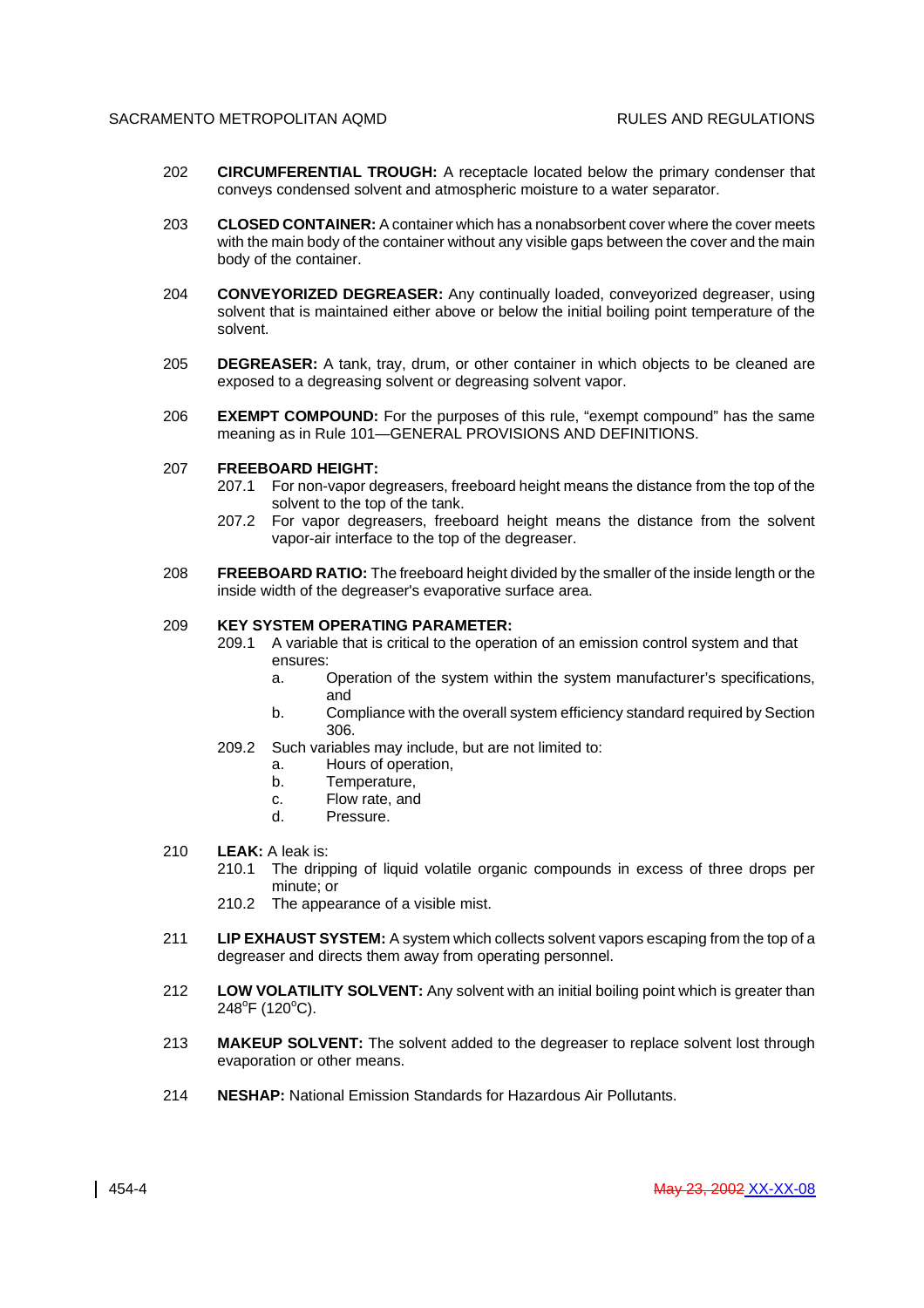- 215 **NON-VAPOR DEGREASER:** Any degreaser, including a remote reservoir degreaser, using solvent which, if heated, is maintained below the initial boiling point temperature of the solvent.
- 216 **OPEN-TOP VAPOR DEGREASER:** Any batch-loaded degreaser using solvent which is maintained above the initial boiling point temperature of the solvent. Degreasing occurs through the condensation of the resultant solvent vapor onto the surface of the workload.
- 217 **OSHA:** Occupational Safety and Health Administration.
- 218 **REFRIGERATED FREEBOARD CHILLER:** A secondary cooling coil mounted above the primary condenser which provides a chilled air blanket above the solvent vapor-air interface to cause the condensation of additional solvent vapor, thereby increasing vapor control efficiency.
- 219 **REMOTE RESERVOIR DEGREASER:** A non-vapor degreaser with a tank which is completely enclosed except for a solvent return opening no larger than 15.50 square inches (100 square centimeters) which allows used solvent to drain into it from a separate solvent sink or work area and which is not accessible for soaking workloads.
- 220 **SOLVENT:** Any liquid containing a volatile organic compound or combination of volatile organic compounds, which is used to perform solvent degreasing.
- 221 **SOLVENT DEGREASING:** The removal of contaminants with solvents from parts, products, tools, machinery, and equipment, including the subsequent drying of the items.
- 222 **STATIONARY SOURCE:** Any building, structure, facility, or emissions unit which emits or may emit any affected pollutant directly or as a fugitive emission.
	- 222.1 Building, structure, facility, or emissions unit includes all pollutant emitting activities which:
		- a. Belong to the same industrial grouping, and
		- b. Are located on one property, or two or more contiguous properties, and
		- c. Are under the same or common ownership, operation, or control, or which are owned or operated by entities which are under common control.
	- 222.2 Pollutant emitting activities shall be considered as part of the same industrial grouping if:
		- a. They belong to the same two-digit Standard Industrial Classification (SIC) code, or
		- b. They are part of a common production process, which includes industrial processes, manufacturing processes and any connected processes involving a common material.
- 223 **SUPERHEATED VAPOR ZONE:** A region located within the vapor zone of a degreaser whereby solvent vapors are heated above the solvent's boiling point.
- 224 **VOLATILE ORGANIC COMPOUND (VOC):** For the purposes of this rule, "volatile organic compound" has the same meaning as in Rule 101—GENERAL PROVISIONS AND DEFINITIONS.
- 225 **VOLATILE SOLVENT:** Any solvent which is not defined as a low volatility solvent pursuant to Section 212.
- 226 **WATER SEPARATOR:** A device that isolates water from an organic solvent or a mixture of organic solvents by a variety of means including, but not limited to, extraction, evaporation, distillation, drying, adsorption, and filtration.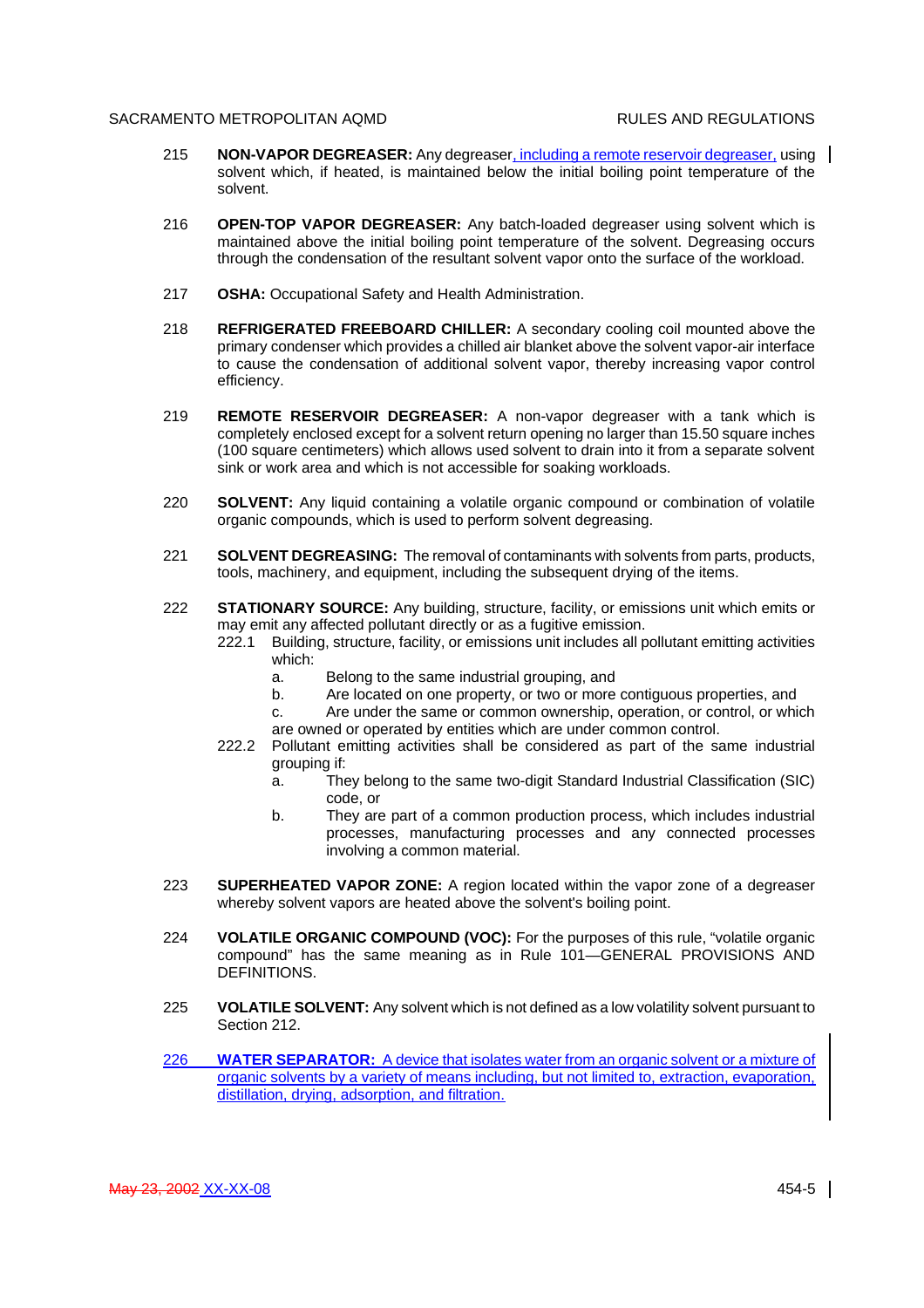- 2267 **WIPE CLEANING:** A method of cleaning which utilizes a material such as a rag wetted with a solvent, coupled with a physical rubbing process to remove contaminants from metal surfaces.
- 2278 **WORKLOAD:** The objects put in a degreaser for the purpose of removing oil, grease, soil, coating, dirt or other undesirable matter from the surface of the objects.

#### **300 STANDARDS**

- 301 **GENERAL EQUIPMENT REQUIREMENTS:** Any person who uses a degreaser or a remote reservoir degreaser shall utilize the following equipment:
	- 301.1 An apparatus or cover which prevents the solvent from evaporating when not processing work in the degreaser.
		- a. For non-vapor degreasers using volatile solvent, or solvent that is agitated, the cover shall be designed so that it can be opened and closed easily with one hand.
		- b. For open-top vapor degreasers, the cover shall be designed such that it can be opened and closed easily without disturbing the vapor zone.
		- c. For conveyorized degreasers, a cover shall be provided for closing off the entrance and exit when not in use.
	- 301.2 A facility for draining cleaned parts so that the drained solvent is returned to the container.
	- 301.3 A permanent, conspicuous label which summarizes operating requirements contained in Sections 306 through 308 of this rule.
	- 301.4 Use only solvent containers free of all liquid leaks. Auxiliary equipment such as pumps, pipelines, or flanges, shall not have any liquid leaks, visible tears, or cracks.
- 302 **NON-VAPOR DEGREASERS; EQUIPMENT REQUIREMENTS:** In addition to the applicable requirements in Section 301, a person operating a non-vapor degreaser shall also comply with the following requirements:
	- 302.1 A person shall only operate non-vapor degreasers, including remote reservoir degreasers (except as noted in Section 110.2), using one of the following control devices:
		- a. Non-vapor degreasers shall operate with a freeboard ratio equal to or greater than 0.75 if using solvents which are:
			- i. Agitated, or
			- ii. Heated above  $122^{\circ}F$  (50 $^{\circ}C$ ), or
			- iii. Volatile.
		- b. Non-vapor degreasers using only low volatility solvents which are not agitated shall operate with a freeboard height of at least 6 inches.
		- c. A water cover may be used as an acceptable alternative to Sections a and  $\frac{d}{dx}$  if the solvent is insoluble in water and has a specific gravity greater than 1.
	- 302.2 On or after May 22, 2003Prior to (one year after date of adoption)**,** a person owning or operating a non-vapor degreaser shall use solvents with a VOC content of 50 grams per liter or less including water and exempt compounds, or use an airtight/airless cleaning system. The airtight/airless cleaning system shall comply with the requirements in Section 303.
	- 302.3 Effective (one year after date of adoption), a person owning or operating a nonvapor degreaser shall use a solvent with a VOC content of 25 grams per liter or less including water and exempt compounds, or use an airtight/airless cleaning system. The airtight/airless cleaning system shall comply with the requirements in Section 303.
- 303 **AIRTIGHT/AIRLESS CLEANING SYSTEM REQUIREMENTS**: In lieu of complying with the applicable requirements in Sections 302, 304, or 307, a person may use an airtight/airless cleaning system that complies with the following requirements: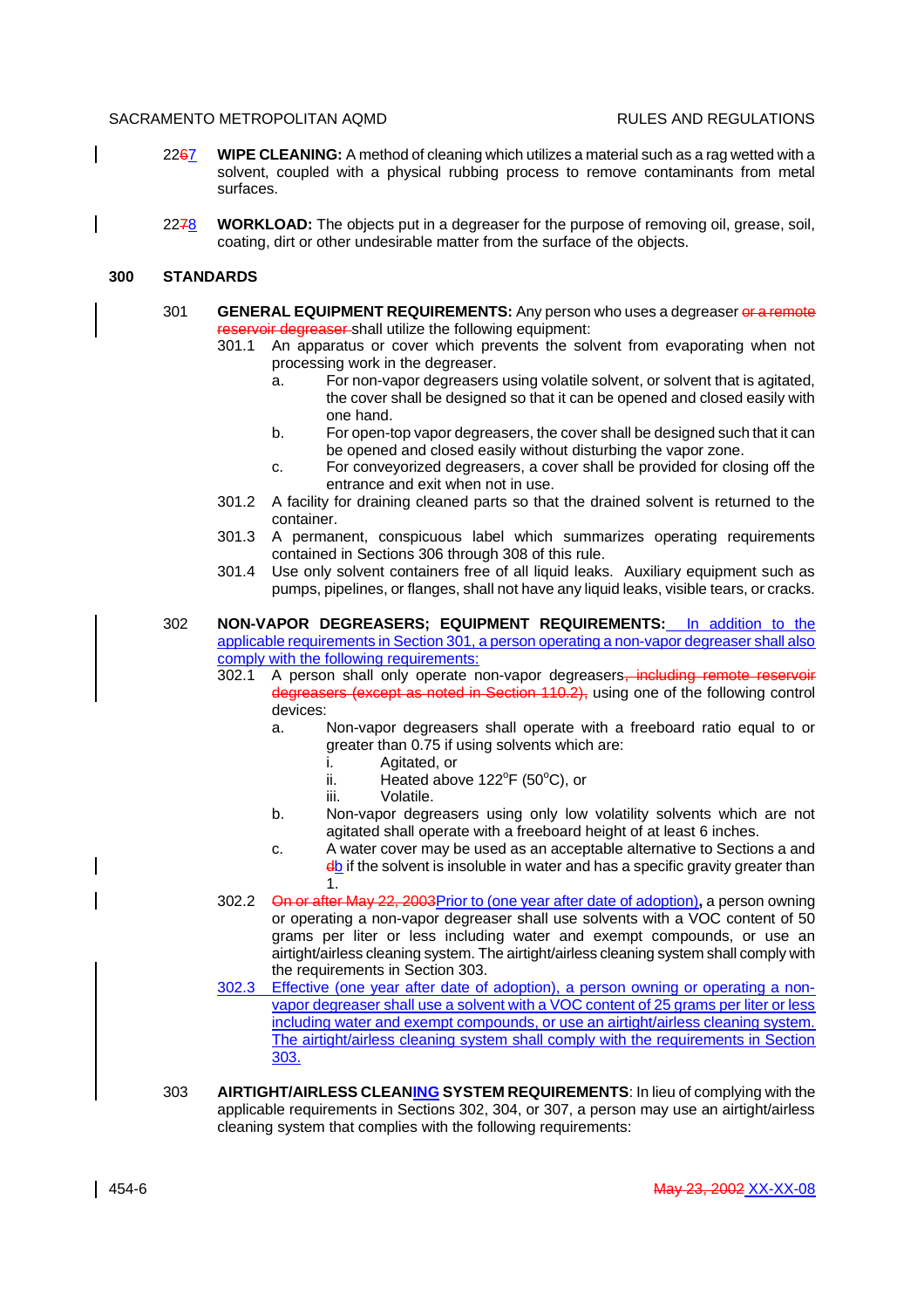- 303.1 The airtight/airless cleaning system shall be operated in accordance with the manufacturer's specifications and operated with a door or other pressure sealing apparatus that is in place during all cleaning and drying cycles;
- 303.2 The airtight/airless cleaning system shall not have a vapor leak of more than 50 parts per million measured as methane at the outlet of the airtight/airless cleaning system as indicated by a portable analyzer pursuant to Section 502.7;
- 303.3 All waste solvent shall be stored in properly identified and closed containers;
- 303.4 All associated pressure relief devices shall not allow liquid solvents to drain out; and
- 303.5 Spills during solvent transfer shall be wiped up immediately and the used wipe rags shall be stored in closed containers.
- 304 **VAPOR DEGREASERS; EQUIPMENT REQUIREMENTS:** In addition to the applicable requirements in Section 301, a person shall operateing thea vapor degreaser shall also comply with the following requirements:
	- 304.1 Until May 22, 2003, a person shall operate vapor degreasers using combination of the following control devices:
		- a. A freeboard ratio greater than or equal to 0.75; or
			- A refrigerated freeboard chiller for which the chilled air blanket temperature (<sup>e</sup>F) at the coldest point on the vertical axis in the center of the air-vapor  $in$  interface shall be no greater than 30% of the initial boiling point ( $\textdegree$ F) of the fresh solvent used, or  $41^{\circ}$ F.
		- A carbon adsorption system which ventilates the air-vapor interface at a minimum rate of 15 m<sup>3</sup>/min/m<sup>2</sup>, but not greater than 20 m<sup>3</sup>/min/m<sup>2</sup>, unless necessary to meet Federal and State OSHA requirements, with a solvent vapor concentration exiting the exhaust duct of the carbon adsorber of less than 25 ppm solvent averaged over one complete adsorption cycle, and an overall capture and control efficiency of 85 percent.
	- 304.21 Effective May 22, 2003, a A person shall not operate a vapor degreaser unless the vapor degreaser shall beis equipped with:
		- a. An automated parts handling system;
		- b. Circumferential primary condensing coils;
		- c. A circumferential trough;
		- d. A water separator;
		- e. A freeboard ratio of at least 1.0;
		- f. A superheated vapor zone; and
		- g. A refrigerated freeboard chiller for which the chilled air blanket temperature (<sup>o</sup>F) at the coldest point on the vertical axis in the center of the air-vapor interface shall be no greater than 30% of the initial boiling point ( $\degree$ F) of the fresh solvent used, or  $41^{\circ}$ F.
	- 304.32 In lieu of complying with the requirements in Section 304.21, a carbon adsorption system which ventilates the air-vapor interface at a minimum rate of 15 m<sup>3</sup>/min/m<sup>2</sup>, but not greater than 20  $m^3/m$ in/ $m^2$ , unless necessary to meet Federal and State OSHA requirements, with a solvent vapor concentration exiting the exhaust duct of the carbon adsorber of less than 25 ppm solvent averaged over one complete adsorption cycle, and an overall entertablection and control efficiency of 85 percent.
	- 304.3 Effective (one year after date of adoption), a person owning or operating a vapor degreaser shall use a solvent with a VOC content of 25 grams per liter or less including water and exempt compounds, or use an airtight/airless cleaning system. The airtight/airless cleaning system shall comply with the requirements in Section 303.
- 305 **REMOTE RESERVOIR DEGREASER:** On or after May 22, 2003, a In addition to the applicable requirements in Sections 301 and 302, a person owning or operating a remote reservoir degreaser shall comply with the following requirements:
	- 305.1 Prevent solvent vapors from escaping from the solvent container by using such devices as a cover or a valve when the remote reservoir is not being used, cleaned, or repaired;

May 23, 2002 XX-XX-08 454-7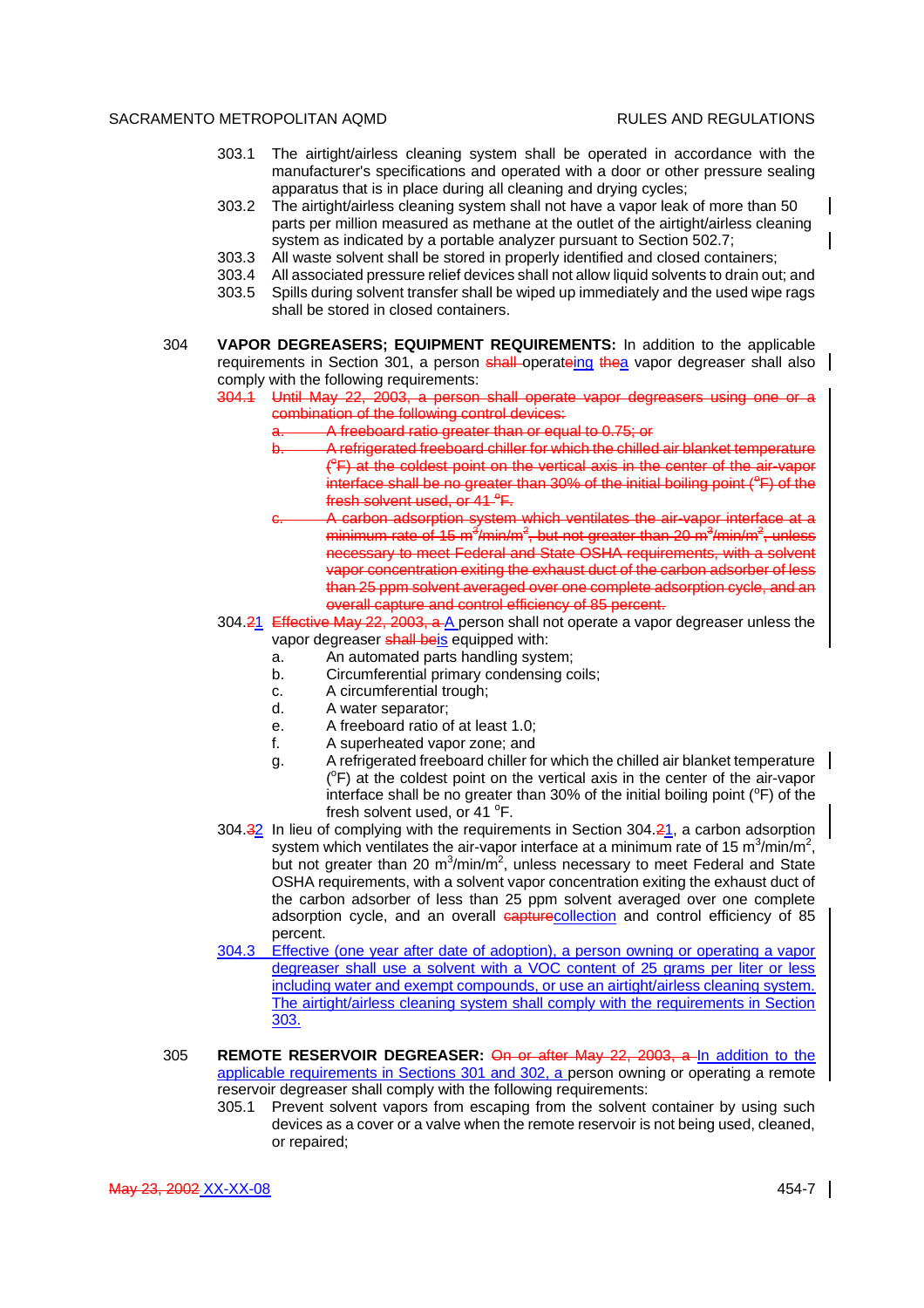- 305.2 Direct solvent flow in to prevent liquid solvent from splashing outside of the remote reservoir degreaser;
- 305.3 Use only solvent containers free of all liquid leaks. Auxiliary equipment such as pumps, pipelines, or flanges, shall not have any liquid leaks, visible tears, or cracks.
- 306 **VAPOR DEGREASERS; SAFETY SWITCHES:** If a vapor degreaser is used, then the following equipment shall be utilized.
	- 306.1 A device which shuts off the sump heater if the condenser coolant stops circulating or becomes warmer than specified;
	- 306.2 For spray degreasers, a device which prevents spray pump operation unless the solvent vapor level is at the designed operating level; and
	- 306.3 A manual rest device which shuts off the sump heater if the solvent vapor level rises above the designed operating level.
- 307 **CONVEYORIZED DEGREASERS:** In addition to the requirements of Sections 302 and 304, a person shall not operate a conveyorized degreaser unless it is equipped with both of the following control devices:
	- 307.1 Either a drying tunnel or other means such as a rotating basket, sufficient to prevent cleaned parts from carrying out solvent liquid or vapor, and
	- 307.2 Minimized opening: entrances and exits should silhouette workloads so that the average clearance between parts and the edge of the degreaser opening is either less than 4 inches (10 cm) or less than 10 percent of the width of the opening.
- 308 **GENERAL OPERATING REQUIREMENTS:** Any person who uses a degreaser must conform to the following operating requirements:
	- 308.1 Operate and maintain the degreaser and emission control equipment in proper working order.
	- 308.2 Do not allow any solvent to leak from any portion of the degreaser.
	- 308.3 Do not store or dispose of any solvent from the degreaser, including waste solvent, in a manner that causes or allows any volatile organic compounds emissions.
	- 308.4 If distillation recovery of waste solvent is performed, solvent residues shall not contain more than 10 percent solvent by volume after distillation.
	- 308.5 Do not remove or open any device designed to cover the solvent unless processing work in the degreaser or performing maintenance on the degreaser.
	- 308.6 Drain cleaned parts after cleaning until dripping ceases (non-vapor degreaser only).
	- 308.7 If using a solvent flow, use only a continuous, fluid stream (not a fine, atomized, or shower type spray) at a pressure which does not cause liquid solvent to splash outside of the degreaser.
	- 308.8 Perform solvent agitation, where necessary, by means other than air agitation.
	- 308.9 Do not degrease porous or absorbent materials such as cloth, leather, wood, or rope. 308.10 For vapor degreasers:
		- a. Workloads shall not occupy more than half of the degreaser's evaporative surface area, and
		- b. Solvent spray shall be kept at least 4 inches below the air-vapor interface.
		- c. When starting the degreaser, the cooling system shall be turned on before, or simultaneously with, the sump heater.
		- d. When shutting down the degreaser, the sump heater shall be turned off before, or simultaneously with, the cooling system.
		- e. The degreaser shall be covered whenever the cooling system is off.
	- 308.11 Minimize solvent carryout by the following measures, as applicable:
		- a. Rack workload to facilitate drainage;
		- b. Move workload in and out of the degreaser at less than 3.3 m/min (11 ft/min);
		- c. Degrease the workload in the vapor zone until condensation ceases;
		- d. Allow workload to dry within the degreaser until visually dry;
		- e. For manual operation, tip out any pools of solvent remaining on the workload before removing it from the degreaser.
	- 308.12. All waste solvent shall be stored in properly identified and closed containers;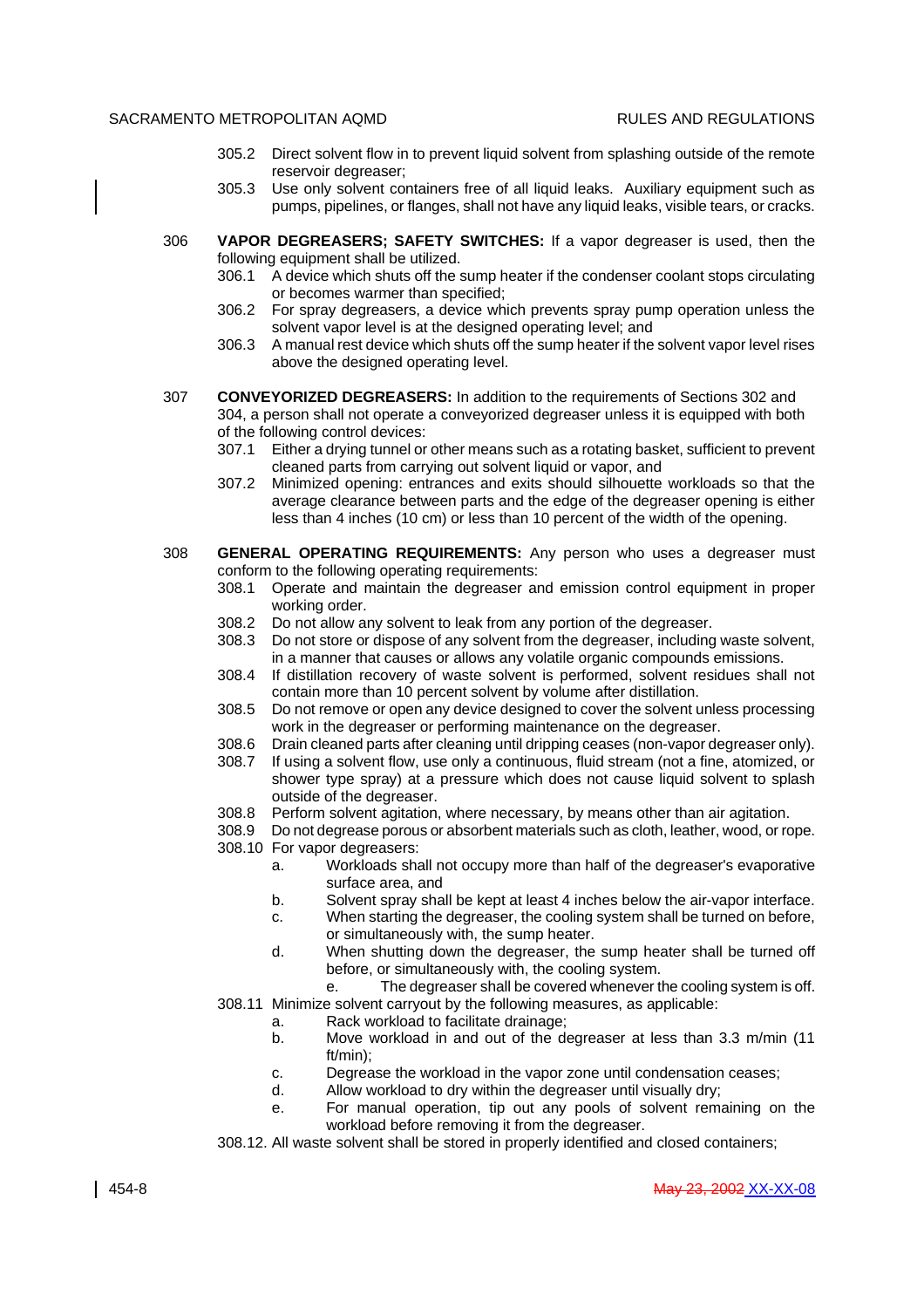- 308.13 All associated pressure relief devices shall not allow liquid solvents to drain out; and
- 308.14 Spills during solvent transfer shall be wiped up immediately and the used wipe rags shall be stored in closed containers.
- 309 **LIP EXHAUST SYSTEM:** A lip exhaust system shall not be used on any degreaser, unless it is vented to an emissions control system, pursuant to Section 310equipment provided the emissions control equipment satisfies the requirements specified below. The lip exhaust shall be turned off when the degreaser is covered.
	- 309.1 The emissions control equipment is approved by the Air Pollution Control Officer pursuant to Rule 201 – GENERAL PERMIT REQUIREMENTS, and
	- 309.2 The emissions control equipment is designed and operated with an overall collection and control device efficiency (the collection efficiency multiplied by the control efficiency) of at least 85 percent on a mass basis, as determined pursuant to Sections 402, 502.2 and 502.3.
	- 309.3 The emission collection system shall have a ventilation rate not greater than 20 cubic meters per minute per square meter over the total area of the degreaser's evaporative surface area, unless the rate must be changed to meet Federal and State OSHA requirements.
- 310 **EMISSIONS CONTROL EQUIPMENT:** Prior to (one year after date of adoption), Aas an alternative to complying with the applicable requirements of Sections 302, 304, or 307 of this rule, a person may use emissions control equipment, subject to the approval of the Air Pollution Control Officer, provided the emissions control equipment satisfies the following requirements:
	- 310.1 The emissions control equipment is approved by the Air Pollution Control Officer pursuant to Rule 201 – GENERAL PERMIT REQUIREMENTS, and
	- 310.2 The emissions control equipment is designed and operated with an overall collection and control device efficiency (the collection efficiency multiplied by the control efficiency) of at least 85 percent on a mass basis, as determined pursuant to Sections 402, 502.2 and 502.3.
	- 310.3 The emission collection system shall have a ventilation rate not greater than 20 cubic meters per minute per square meter over the total area of the degreaser's evaporative surface area, unless the rate must be changed to meet Federal and State OSHA requirements.

# **400 ADMINISTRATIVE REQUIREMENTS**

401 **CALCULATION FOR DETERMINATION OF VOC CONTENT OF MATERIAL INCLUDING WATER ABND EXEMPT COMPOUNDS:** The volume of solvent is defined as the volume of  $\parallel$ the original solvent, plus any VOC-containing material added to the original solvent. The weight of VOC per volume of solvent shall be calculated by the following equation:

$$
\frac{(W_V - W_W - W_{ec})}{(V_s)}
$$

- Where:  $W_v$  = weight of all volatile organic compounds.<br> $W_w$  = weight of water.
	- $W_w$  = weight of water.<br> $W_{\text{ec}}$  = weight of exemp  $=$  weight of exempt compounds
	- $V_{\rm s}$  = volume of solvent.
- 402 **CALCULATION FOR DETERMINING PERCENT CONTROL EFFICIENCY AND VOC MASS EMISSION RATE:** The VOC mass emission rate shall be calculated both upstream and downstream of the emissions control equipment based on the VOC mass concentration and volumetric flowrate, pursuant to Sections 502.3, 502.4 and the following equations: 402.1 **VOC Mass Emission Rate:**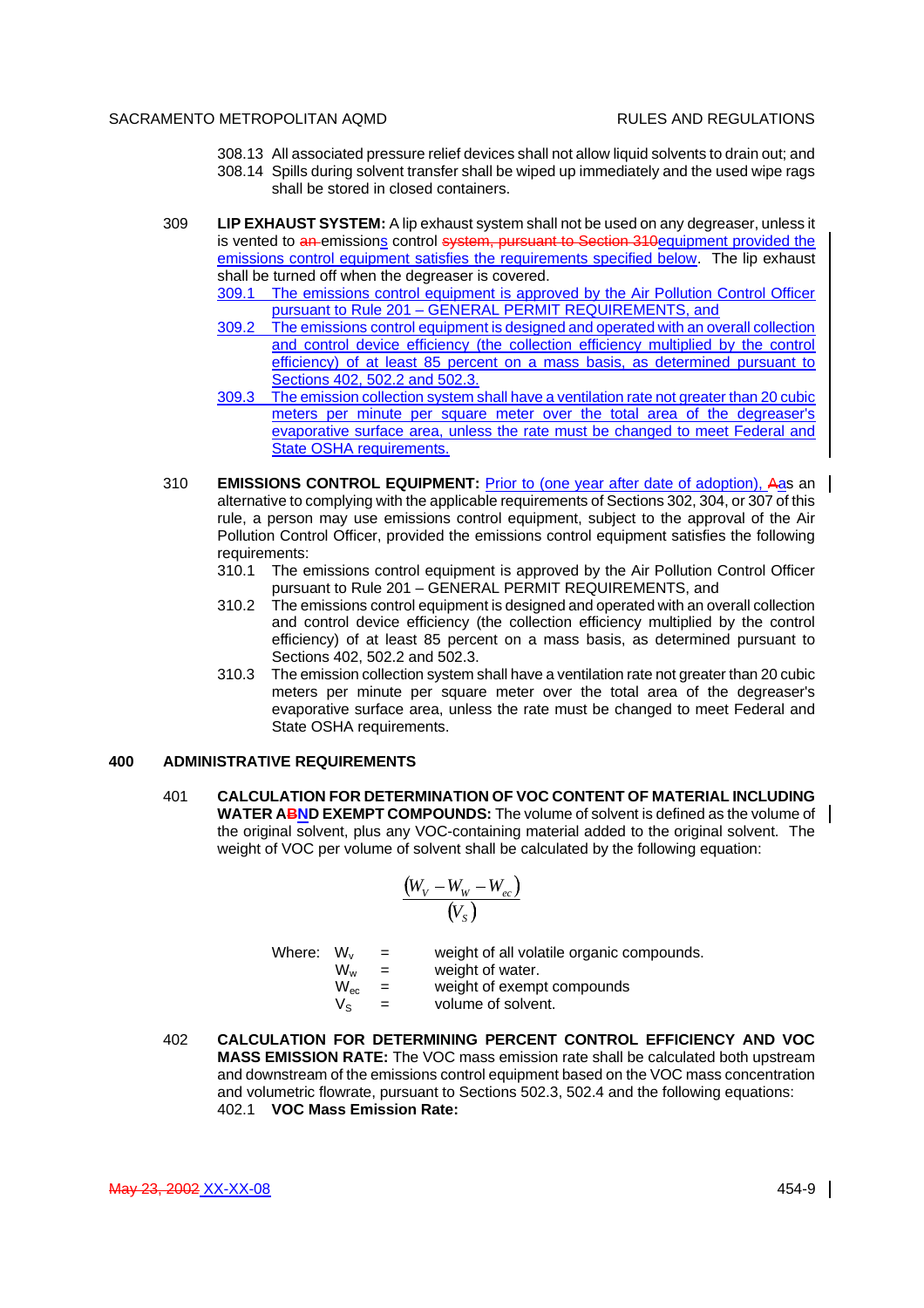$$
M = (Q) * (C) * (60 \frac{m}{hr})
$$
 (calculated upstream and downstream)

- Where:  $M = VOC$  mass emission rate (upstream/downstream), in lb/hr.  $Q =$  the volumetric flowrate at the inlet (upstream) or exhaust stack outlet (downstream), in standard cubic feet per minute as determined by Section 502.3.
	- $C =$  the VOC mass concentration at the inlet (upstream) or outlet (downstream), in pounds per standard cubic feet, as determined pursuant to Section 502.3.

### 402.2 **The percent control efficiency is calculated as follows:**

$$
\%CE = \left(\frac{M_u - M_d}{M_u}\right) * 100
$$

| Where: CE   | $=$ | control efficiency.                              |
|-------------|-----|--------------------------------------------------|
| M.          | $=$ | the upstream VOC mass emission rate, in Ib/hr.   |
| $M_{\rm d}$ | $=$ | the downstream VOC mass emission rate, in lb/hr. |

403 **OPERATION AND MAINTENANCE PLAN:** Any person using an approved emission control device pursuant to Sections 309 and 310 must submit an Operation and Maintenance plan for the emissions control equipment to the Air Pollution Control Officer for approval. The plan shall specify operation and maintenance procedures that demonstrate continuous operation and compliance of the emissions control equipment during periods of emissions-producing operations. The plan shall specify key system operating parameters such as temperatures, pressures, and flow rates, necessary to determine compliance with this rule and shall describe in detail procedures to maintain the approved control device. The plan shall specify which records must be kept to document these operations and maintenance procedures. The records shall comply with the requirements of Section 501. The plan shall be implemented upon approval by the Air Pollution Control Officer.

#### **500 MONITORING AND RECORDS**

- 501 **RECORDKEEPING:** In addition to any existing permit conditions issued pursuant to Rule 201, GENERAL PERMIT REQUIREMENTS any person subject to this rule shall comply with the following requirements:
	- 501.1 **List of Materials:** A list shall be maintained of all solvents currently used and/or stored at the site. The list shall include the following information:
		- a. Cleaning material type by name/code/manufacturer.
		- b. The actual VOC content of cleaning material listed in Section 302, as applied including water and exempt compounds.
		- c. The actual mixing ratio for the cleaning material as applied.
	- 501.2 **Usage Records:** Any person using cleaning materials regulated by this rule shall update and maintain the records as required by this rule as follows:
		- a. **Monthly:**
			- 1. Records of total applied volume in gallons for each cleaning material used.
			- 2. Record of solvent cleaning activity associated with each solvent used.
	- 501.3 **Emissions Control Equipment:** Any person using an emission control system pursuant to this rule shall maintain such records on a daily basis, of key system operating parameters for emission control equipment, including, but not limited to:
		- a. Hours of operation;
		- b. Routine and non-routine maintenance; and
		- c. The records required by Section 403 as part of the Operation and Maintenance Plan.